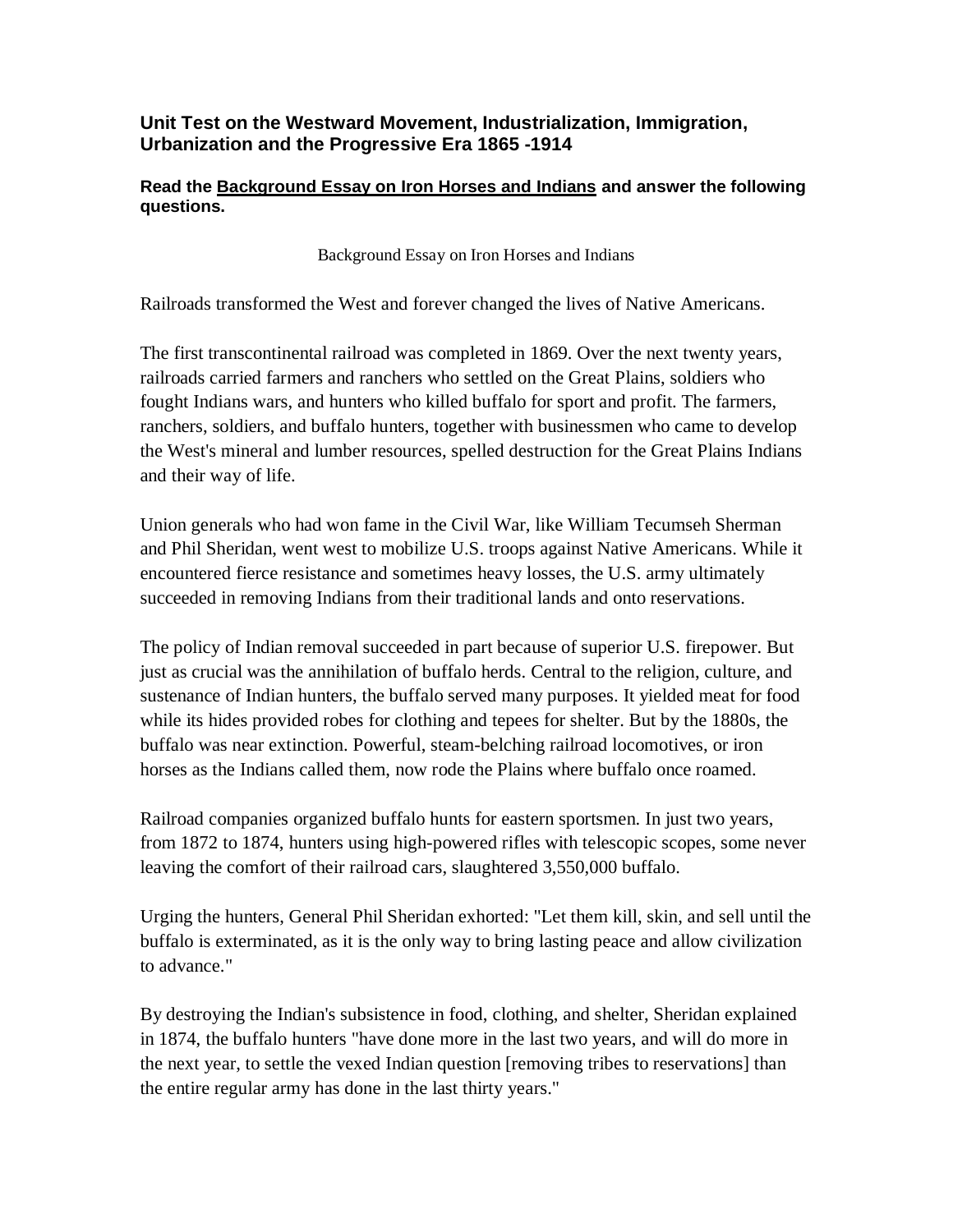As the trans-Mississippi West opened for white settlement, the federal government denied Indians on the Plains traditional rights and access to much of the land where herds of buffalo roamed. Tribes were pushed further westward onto smaller and smaller reservations. The plan was to discourage an economy based on hunting and to encourage agricultural settlement.

The flip side of the policy of Indian removal was the distribution of cheap land by federal, state, and local governments. Some lands went to pioneering family farmers. Much more land came under the control of big corporations. The biggest land give-away was to railroads. After the Civil War, Congress, state legislatures and town councils distributed 180 million free acres to railroad companies to encourage construction. The free acreage was equivalent in size to the entire land mass of Texas and Oklahoma.

With free land from the government, the transcontinental railroads created a transportation network from the Atlantic to the Pacific. By doing so, they joined the west to a worldwide marketplace and transformed nature, work, culture and economic relations on the Great Plains.

The settlers brought by the railroads came with a culture and economy very different than that of Native American hunters on the Plains. These new farmers and entrepreneurs believed in property rights, which put them in conflict with the Indians. Title, or proof of ownership, is important to anyone who farms, develops, buys, or sells land. But property ownership is meaningless to hunting and gathering economies. What good is a title if the buffalo you hunt never crosses your property. A hunter must go where the buffalo goes, which means that out of necessity hunting tribes have little respect for boundaries, fences, titles or property.

By 1890 the iron horse had replaced the buffalo and U.S. soldiers, settlers, adventurers, prospectors, miners, lumbermen, ranchers, farmers, merchants, investors, and government officials populated the West where Indians in the millions once lived.

**SOURCE** | American Social History Project/Center for Media & Learning, 2005.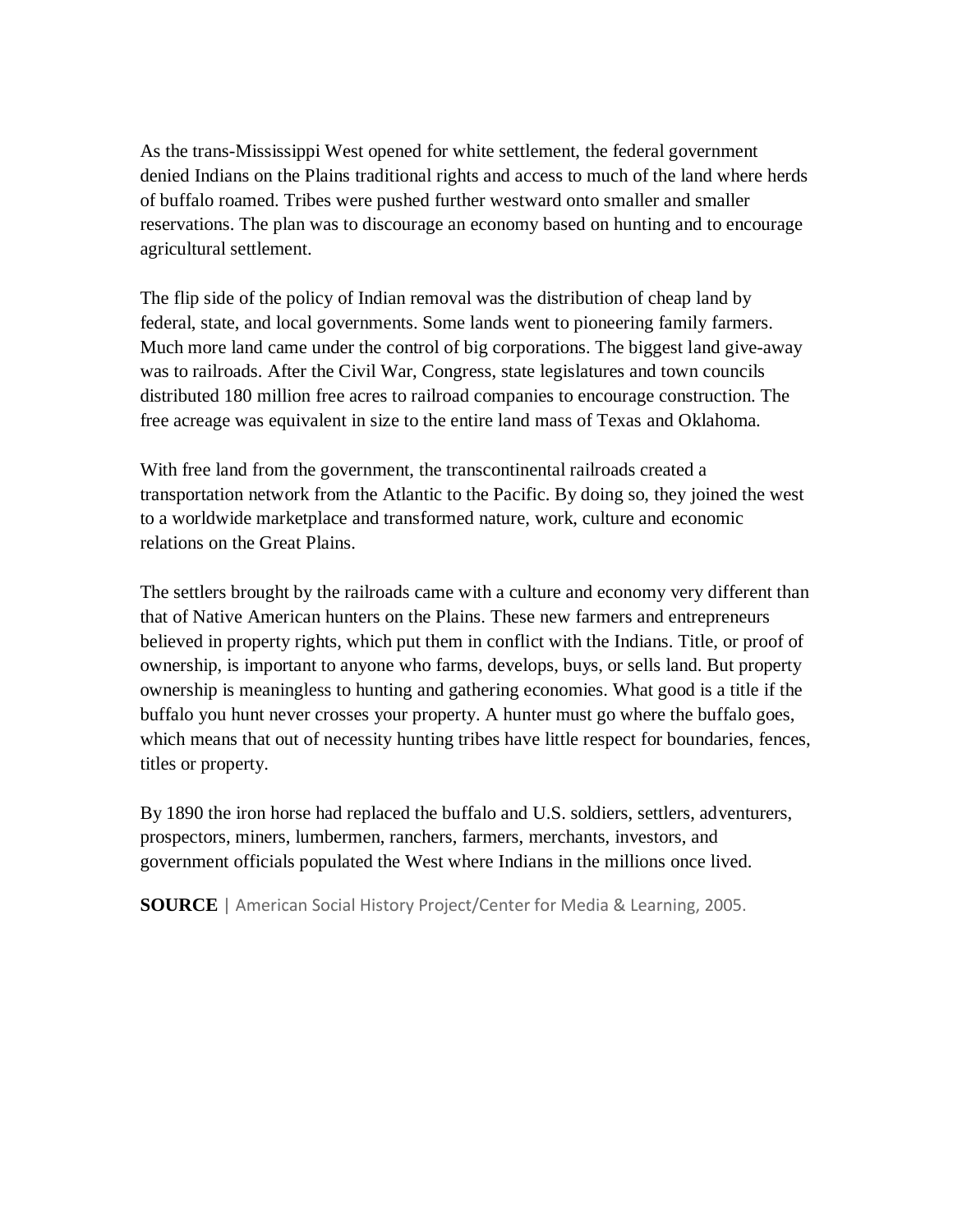1. The term **Iron Horses** in the essay title refers to:

- A. The horses used by the Native Americans to hunt buffalo
- B. The railroads, which crossed into Indian lands
- C. The US armies that battled the Plains Indians.

2. According to the article, which of the following led to the destruction of the Indian cultures in the Great Plains:

- A. The killing of the buffalo to near extinction
- B. The influx of farmers, ranchers, and miners brought by the railroads
- C. Both A and B

3. The article indicates that the US military campaigns against the Native Americans

- A. Were not successful in driving Native Americans onto reservations
- B. Involved fierce fighting, but finally defeated the tribes
- C. Were the only reason that Native Americans were driven from their lands

4. "Let them kill, skin, and sell until the buffalo is exterminated, as it is the only way to bring lasting peace and allow civilization to advance." The word *civilization* in Sheridan's statement refers to:

- A. The Indian civilizations of the Great Plains
- B. The customs and beliefs of whites
- C. The cultural beliefs of both whites and Native Americans

5. According to the article, the biggest beneficiary of the land lost by the Native Americans were the:

- A. Pioneer farming families
- B. Big corporations
- C. The railroads

6. Indian *reservations* were

- A. Western lands the US government forced Indians to live on.
- B. Lands won by Indians in the battles with the US government.
- C. Large tracks of Indian private property where buffalo could roam.
- 7. The author's main theme for this article could best be described as:
	- A. The Railroads were important in creating a single nation
	- B. Civilization was brought by the Westward movement of white Americans
	- C. Progress for whites meant destruction to the Native Americans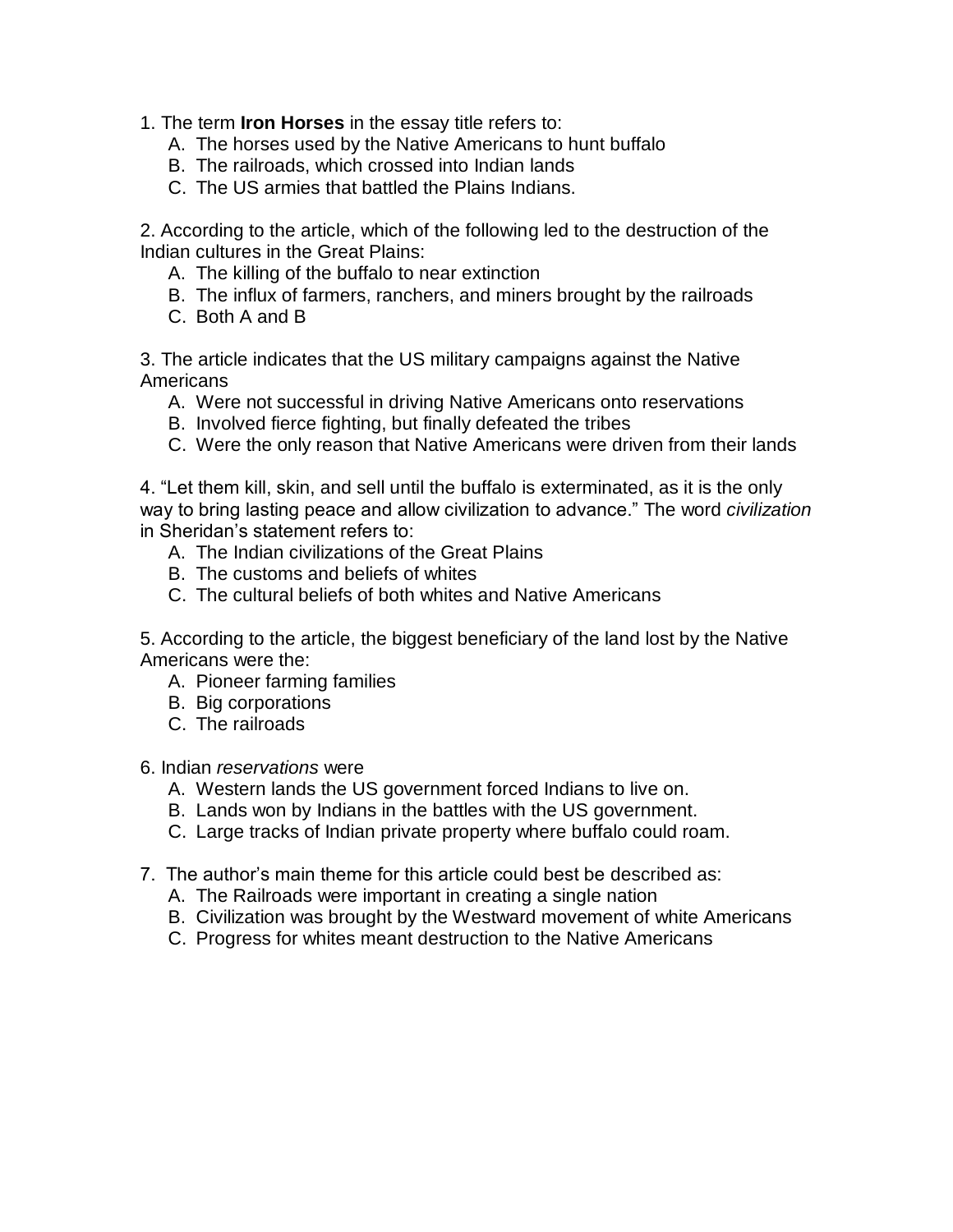**Look at the following graph below,** *Immigration and Business Conditions 1880 -1910***, and answer the questions on the following page.**



I. Immigration and business conditions, 1880-1910.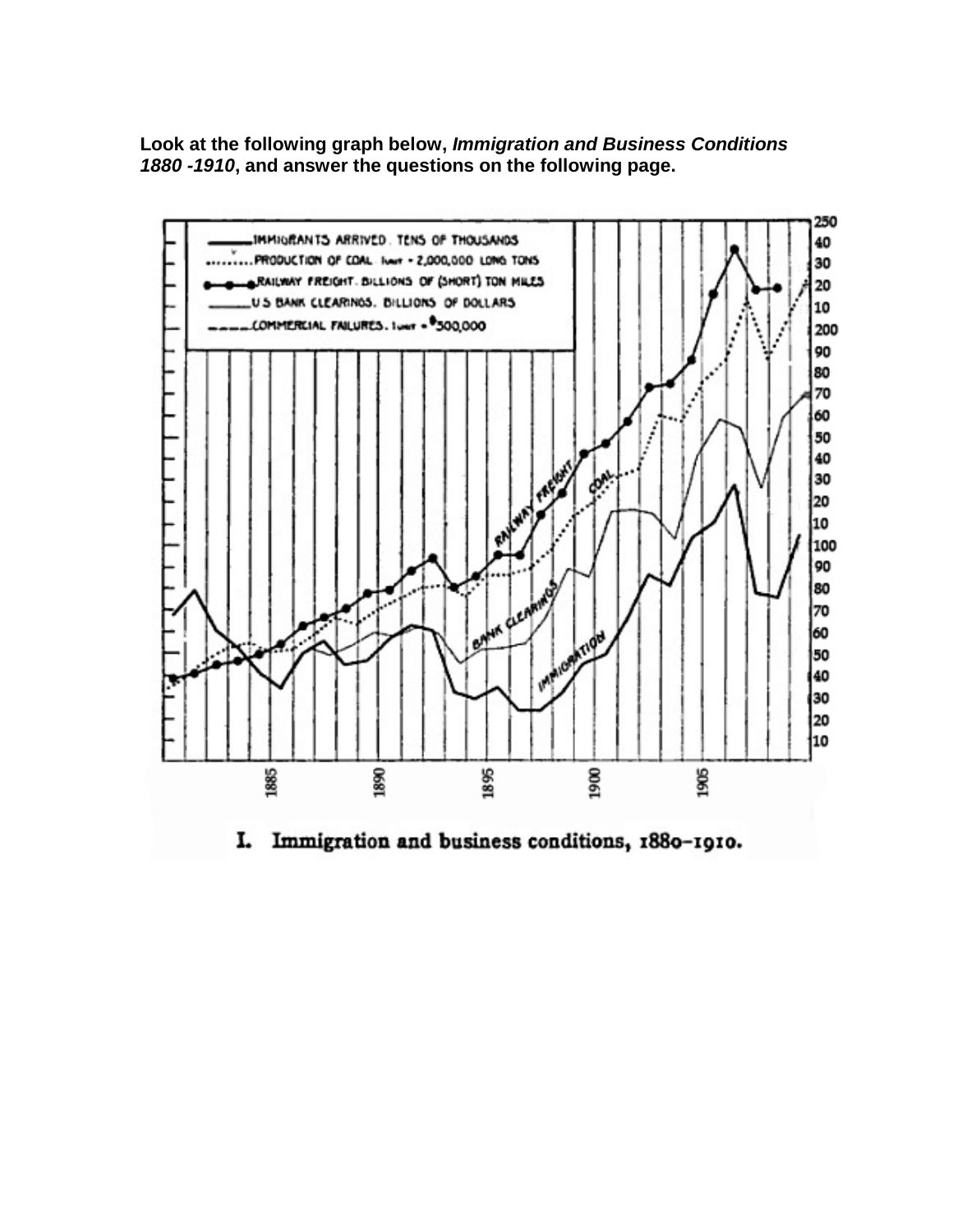8. According to the graph, the peak of immigration during this period was in

- A. 1892
- B. 1897
- C. 1905

9. Using the information from the key, approximately how many immigrants came to the US in 1902?

- A. 90
- B. 9000
- C. 90000

10. The underlying **cause** of the line graphs for both railroad freight and coal increasing during this period was primarily due to:

- A. The industrial Revolution
- B. Urbanization
- C. Immigration

11. During this time period the increases in US jobs in the coal industry and railroads were:

- A. Push factors for immigration
- B. Pull factors for immigration
- C. Both push and pull factors for immigration

12. Between the period of 1880 and 1905 how much increase was there in coal production?

- A. Coal production doubled
- B. There was four times more coal produced in 1880 than in 1905
- C. There was almost seven times more coal produced in 1905 than in 1880

13. Which industrial businessman below made his fortune using coal as a fuel in producing steel?

- A. John D. Rockefeller
- B. Cornelius Vanderbilt
- C. Andrew Carnegie

14. Which industrial businessman below competed directly with the coal industry by creating the Standard Oil Company?

- A. John D. Rockefeller
	- B. Cornelius Vanderbilt
	- C. Andrew Carnegie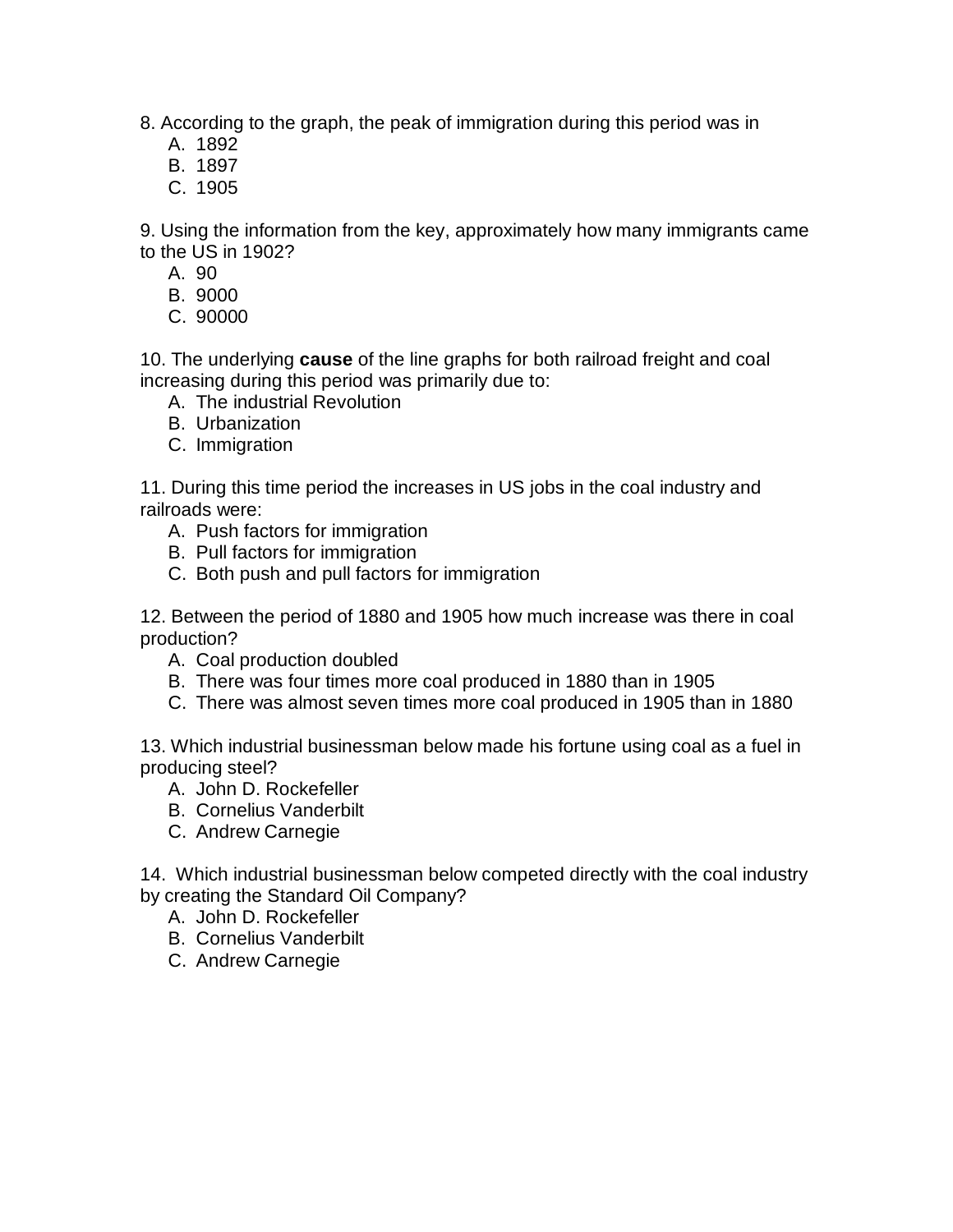

**Look at the following photo and answer the questions below:**

- 15. The photographer who took this photo is most likely:
	- A. Lewis Hine
	- B. Jacob Riis
	- C. Upton Sinclair
- 16. The best title for this photo would be:
	- A. Piece Work
	- B. Mill Girl
	- C. Breaker Girl
- 17. Photos, such as the one above, led policy makers to create laws
	- A. Making unions legal
	- B. Establishing health and safety standards for workplaces
	- C. Ending child labor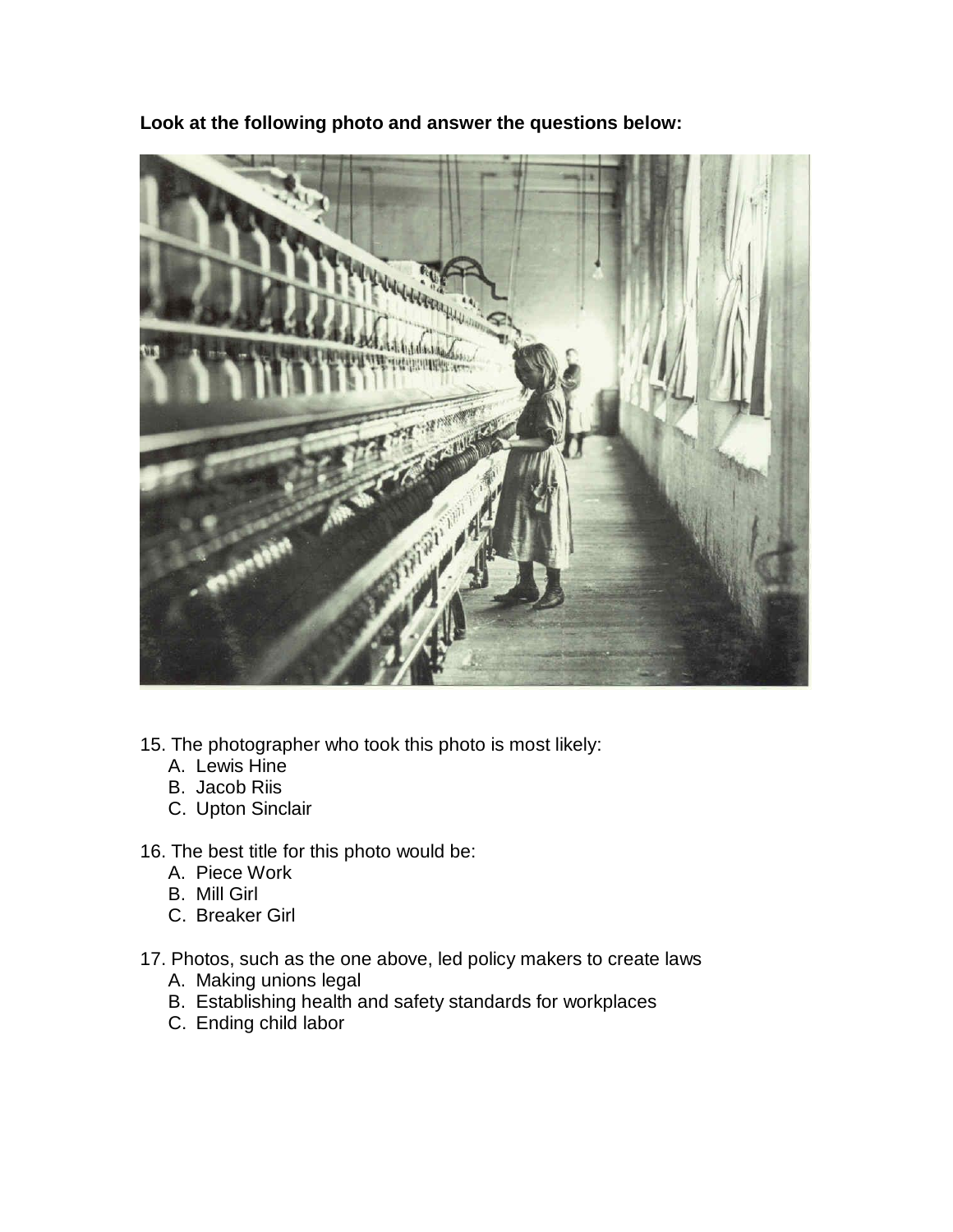**Look at the following photo and answer the questions below:**



- 18. The photographer who took this photo is most likely:
	- A. Lewis Hine
	- B. Jacob Riis
	- C. Upton Sinclair
- 19. The best title for this photo would be:
	- A. Tenement living
	- B. New York apartment
	- C. Steerage
- 20. Photos, such as the one above, led policy makers to create laws
	- A. Requiring indoor toilets and plumbing
	- B. Establishing rules for the number of people per dwelling
	- C. Both A and B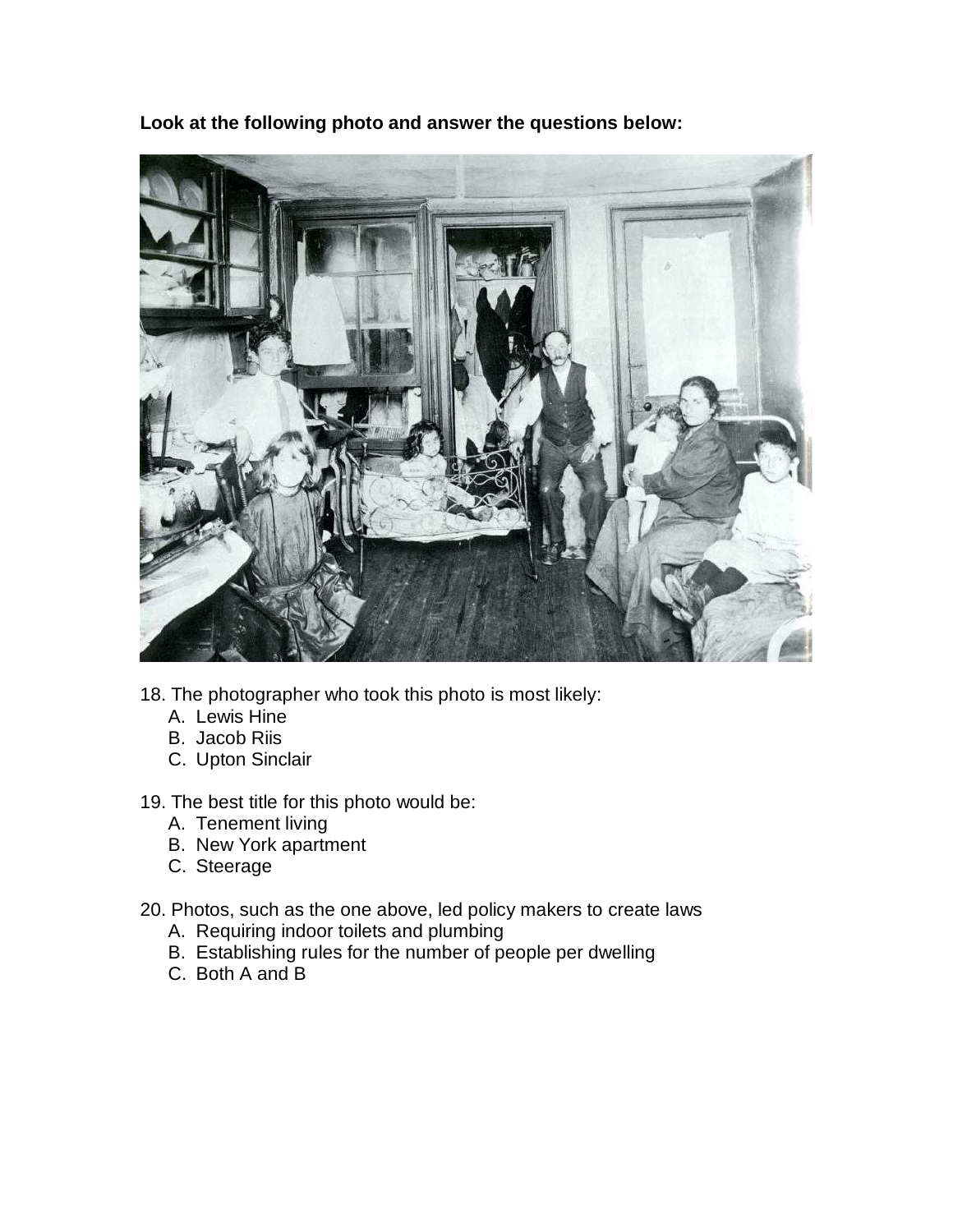## **Read the following primary source, an excerpt from a letter written by** *by Saum Song Bo,* **and answer the questions below:**

"But the word liberty makes me think of the fact that this country is the land of liberty for men of all nations except the Chinese. I consider it as an insult to us Chinese to call on us to contribute toward building in this land a pedestal for a statue of Liberty. That statue represents Liberty holding a torch which lights the passage of those of all nations who come into this country. But are the Chinese allowed to come? As for the Chinese who are here, are they allowed to enjoy liberty as men of all other nationalities enjoy it? Are they allowed to go about everywhere free from the insults, abuse, assaults, wrongs and injuries form which men of other nationalities are free?"

- 21. What is the nationality of the author of this letter?
	- A. Russian
	- B. Chinese
	- C. American

22. Which US law is Song Bo's letter referring to?

- A. The Chinese Exclusion Act
- B. The immigration quotas established in the 1920's
- C. The immigration Act

23. Which word in the letter indicates the author's attitude toward efforts raise money for the Statue of Liberty?

- A. Liberty
- B. Torch
- C. Insult

24. The author of the letter views The Statue of Liberty as a symbol of:

- A. American Freedom
- B. American Power
- C. America's friendship with France
- 25. The tone in this letter is:
	- A. Admiration
	- B. Anger
	- C. Sorrow

26. Which historical fact below would you cite to support the author's claim that Chinese immigrants faced discrimination not experienced by European immigrants?

- A. Chinese immigrants came from China to work in California Gold Mines
- B. Chinese immigrants left China due to floods and starvation
- C. Chinese immigrants were detained on Angel Island much longer than European immigrants on Ellis Island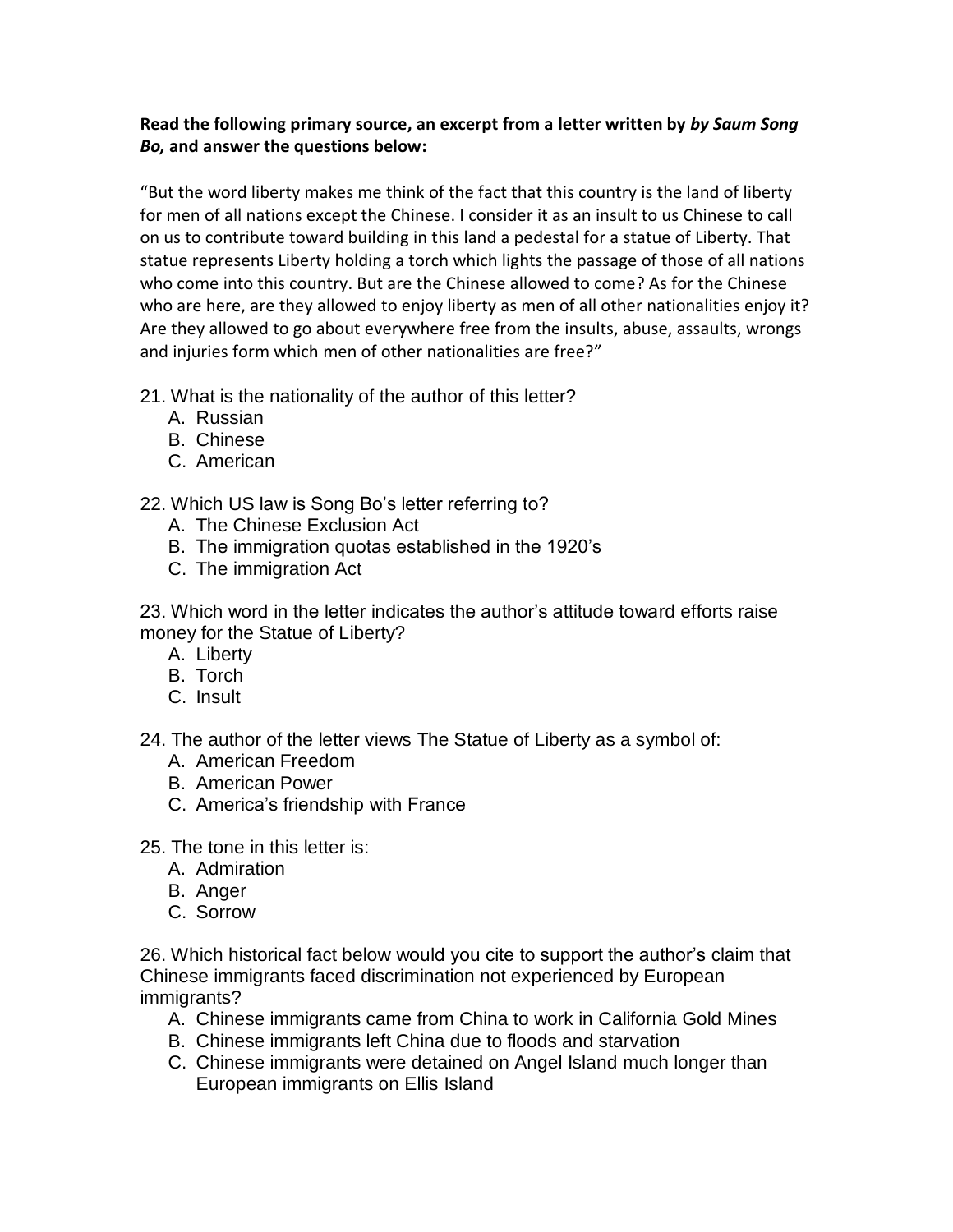

Look at the following political cartoon below and answer the questions below:<br>Look at the following political cartoon below and answer the questions below:

*Dalrymple, Louis "The High Tide of Immigration-A National Menace" JUDGE August, 1903*

- 27. In this political cartoon Uncle Sam seems to be
	- A. Confident American ideas and institutions will survive many newcomers
	- B. Worried about the flood of immigrants coming to the US
	- C. Capable of stopping the flood of immigration to America

28. The word in the title of the political cartoon that best shows the cartoonists attitude toward immigration is:

- A. High tide
- B. National
- C. Menace

29. The political philosophy of this cartoonist is best described as:

- A. Assimilationist
- B. Nativist
- C. Progressive

30. If you were using this political cartoon in an essay, which in-text citation for the MLA format is the correct one?

- A. (JUDGE)
- B. ("The High Tide of Immigration A National Menace")
- C. (Dalyrmple)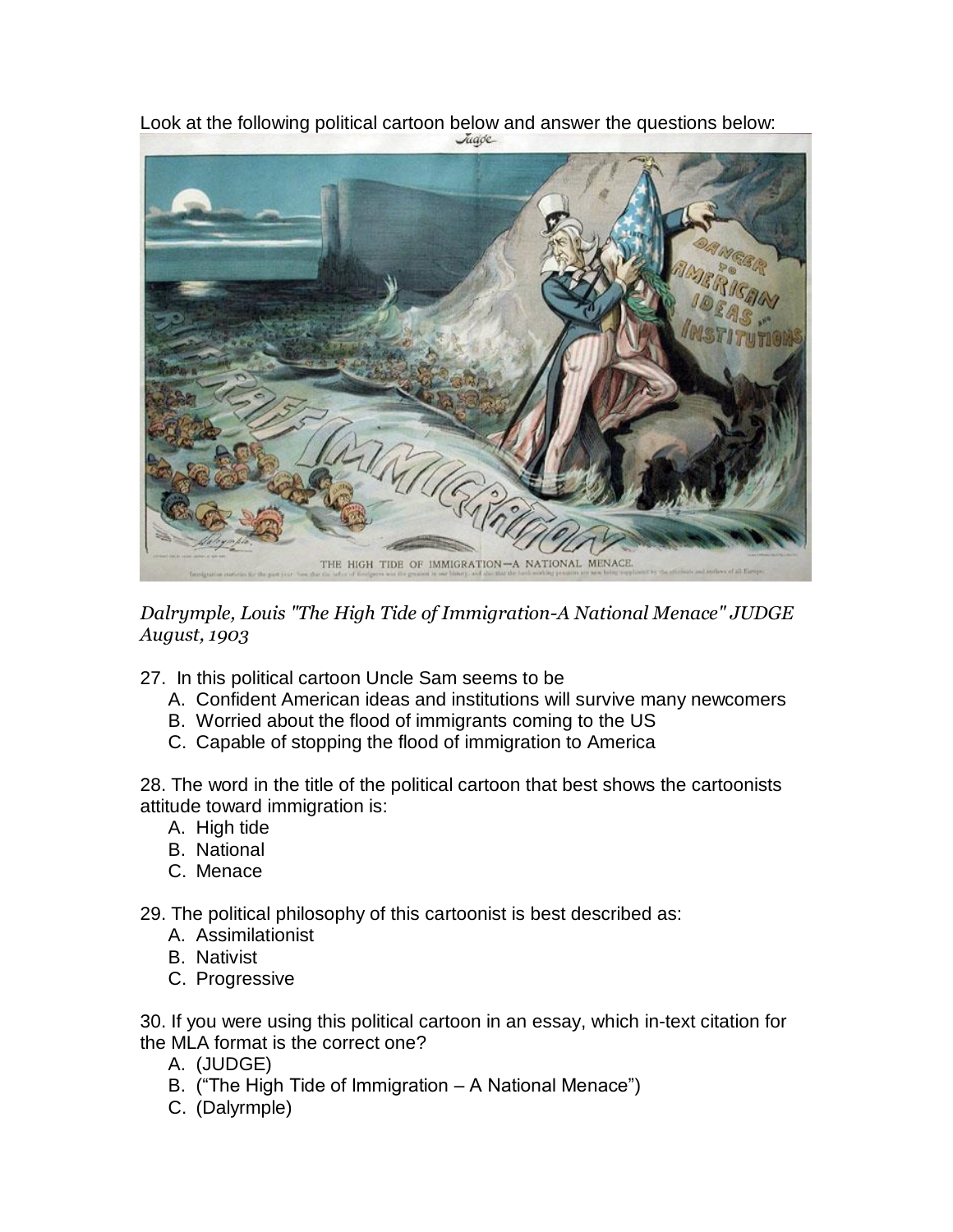## **Read the excerpt below and answer the following questions:**

" There were the wool pluckers; whose hands went to pieces even sooner than the hands of the pickle men; for the pelts of the sheep had to be painted with acid to loosen the wool, and then the pluckers had to pull this wool with their bare hands, till acid had eaten their fingers off. There were those who made the tins for canned meat, and their hands too were a maze of cuts, and each cut represented a chance for blood poisoning."

- 31. The author of this novel excerpt was:
	- A. Ida Tarbell
	- B. Upton Sinclair
	- C. Jane Addams
- 32. The setting for this novel was the:
	- A. Steel factories of Pittsburgh
	- B. Garment factories in New York
	- C. Packinghouses in Chicago
- 33. The name of this novel was:
	- A. The Jungle
	- B. How the Other Half Lives
	- C. The History of Standard Oil
- 34. The author of this particular passage is primarily concerned with the:
	- A. Treatment of animals
	- B. Working conditions and safety of the workers
	- C. Purity of the food supply
- 35. This impact of this novel was the Congressional passage of:
	- A. The 8 hour working day for American Workers
	- B. New health and safety rules for immigrant workers
	- C. The Food and Drug Administration (FDA) and the Meat Inspection Act

36. The author of this novel, along with many other middle class activists of this historical period, was known as a

- A. Progressive Reformer
- B. Labor Unionist
- C. Suffragist

37. President Roosevelt referred to these authors, journalists, and activists of this time period, who sought to expose unfair social conditions as:

- A. Hell raisers
- B. Muckrakers
- C. Trust busters